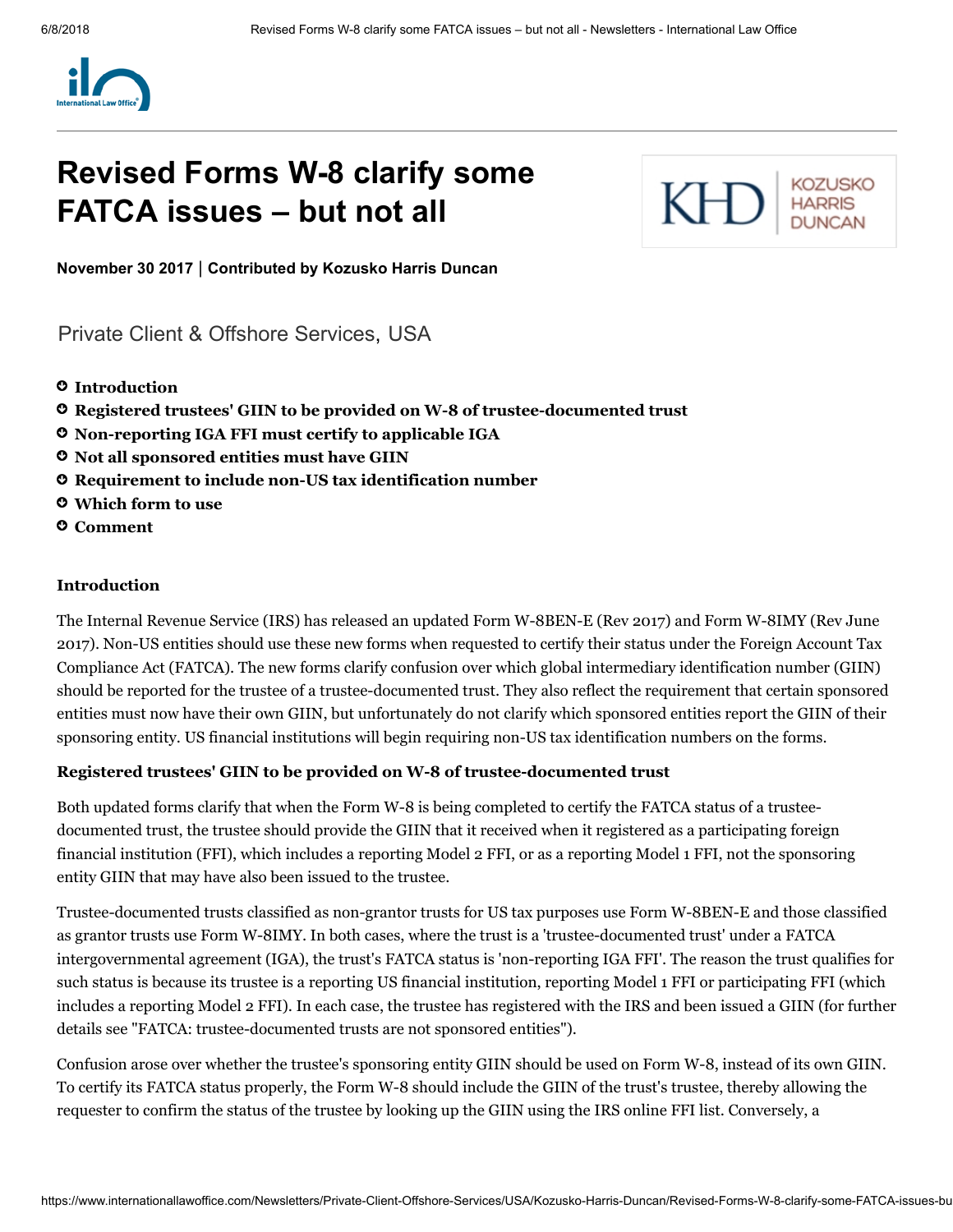#### 6/8/2018 Revised Forms W-8 clarify some FATCA issues – but not all - Newsletters - International Law Office

sponsoring entity GIIN is used by the trustee when filing a FATCA report. The trustee-documented trust itself need not register and obtain a GIIN, so when a trustee files a FATCA report for a trust, it does so using its sponsoring entity GIIN and the filer Category Code 09 (trustee of a trustee-documented trust).

The IRS website regularly includes answers to frequently asked questions (FAQs) on various topics. The IRS issued a FATCA FAQ detailing how trustees should complete registration in the same manner as a sponsoring entity. Financial institutions began using this FAQ to require trusts to include their trustee's sponsoring entity GIIN on the W-8 certification. In cases where no amount of explanation would change the mind of the compliance officer, trusts were advised to include both GIINs so that the status of their trustee could be properly verified.

The updated Forms W-8BEN-E and W-8IMY now clarify that a trust certifying as a non-reporting IGA FFI under FATCA must include the GIIN that was issued to its trustee when the trustee registered with the IRS as a participating FFI (including Model 2 FFI) or reporting Model 1 FFI.

# Non-reporting IGA FFI must certify to applicable IGA

When a trust is classified as a non-reporting IGA FFI, Form W-8BEN-E, Part XII, Line 26 requires certification that the trust meets the requirements to be considered a non-reporting financial institution pursuant to the applicable IGA. The trustee must indicate the relevant country that has an agreement with the United States and whether that IGA is a Model 1 or Model 2 IGA. The trustee must also include its name and whether the trustee is from the United States or foreign.

A trustee-documented trust is defined in a country's IGA as a trust established under the laws of that country to the extent that the trustee of the trust is a reporting US financial institution, reporting Model 1 FFI or participating FFI. Often a trust will be established under the laws of, for example, Bermuda and its trustee will be a Bermuda trust company and thus a participating FFI. Part I, Line 2 of Form W-8BEN-E will indicate Bermuda as the country of incorporation or organisation and Part XII, Line 26 will indicate that the trust is a trustee-documented trust under the Bermuda IGA. However, where that same Bermuda trust company acts as trustee for a trust established and administered in accordance with the laws of Jersey, Part I, Line 2 will indicate Jersey as the country of incorporation or organisation and Part XII, Line 26, will indicate that the trust is a trustee-documented trust under the definition in the Jersey IGA.

Similar to the confusion over GIINs, the certification on Form W-8 is to the specific legal definition in the IGA. The requester, when reviewing the W-8, will want to see the same country reported on Lines 2 and 26. The trust is a trust established under the laws of the named country and it is governed under those laws. These facts are not changed when the trust company is located in a different jurisdiction. However, when the time comes to file a FATCA report, a trust established in Jersey that has a Bermuda trustee will not file as a Jersey resident trust using the Jersey reporting portal. Instead, its Bermuda trustee will file the FATCA report with the IRS. This result fits with the Bermuda trust company's FFI agreement with the IRS, according to which a participating FFI that is the trustee of a trustee-documented trust (as defined in an applicable Model 1 or Model 2 IGA) must report each US account maintained by the trust as if the participating FFI maintained the account. Unfortunately, when it released the revised FFI agreement, the IRS removed the reference to a Model 1 IGA saying that it was because the participating FFI would report such trust to the applicable Model 1 jurisdiction. However, this is not the case under the guidance notes of those Model 1 jurisdictions, which define 'resident trusts' for purposes of due diligence and reporting under the IGA as those with a local trustee. The guidance notes do not change the definition of 'trustee-documented trust'. It is not yet clear how or even if this confusion will be addressed by the IRS.

# Not all sponsored entities must have GIIN

Instructions to the revised Forms W-8 have been updated to reflect the requirement that certain sponsored entities are required to have their own GIIN. Unfortunately, confusion remains regarding the various types of sponsored entity.

Financial institutions requesting the form will sometimes ask for the GIIN of an entity account holder with a FATCA status of non-reporting IGA FFI as a deemed compliant sponsored entity. The entity account holder is told that the form must include a GIIN for the entity itself and not the GIIN of its sponsoring entity. In many cases this is incorrect.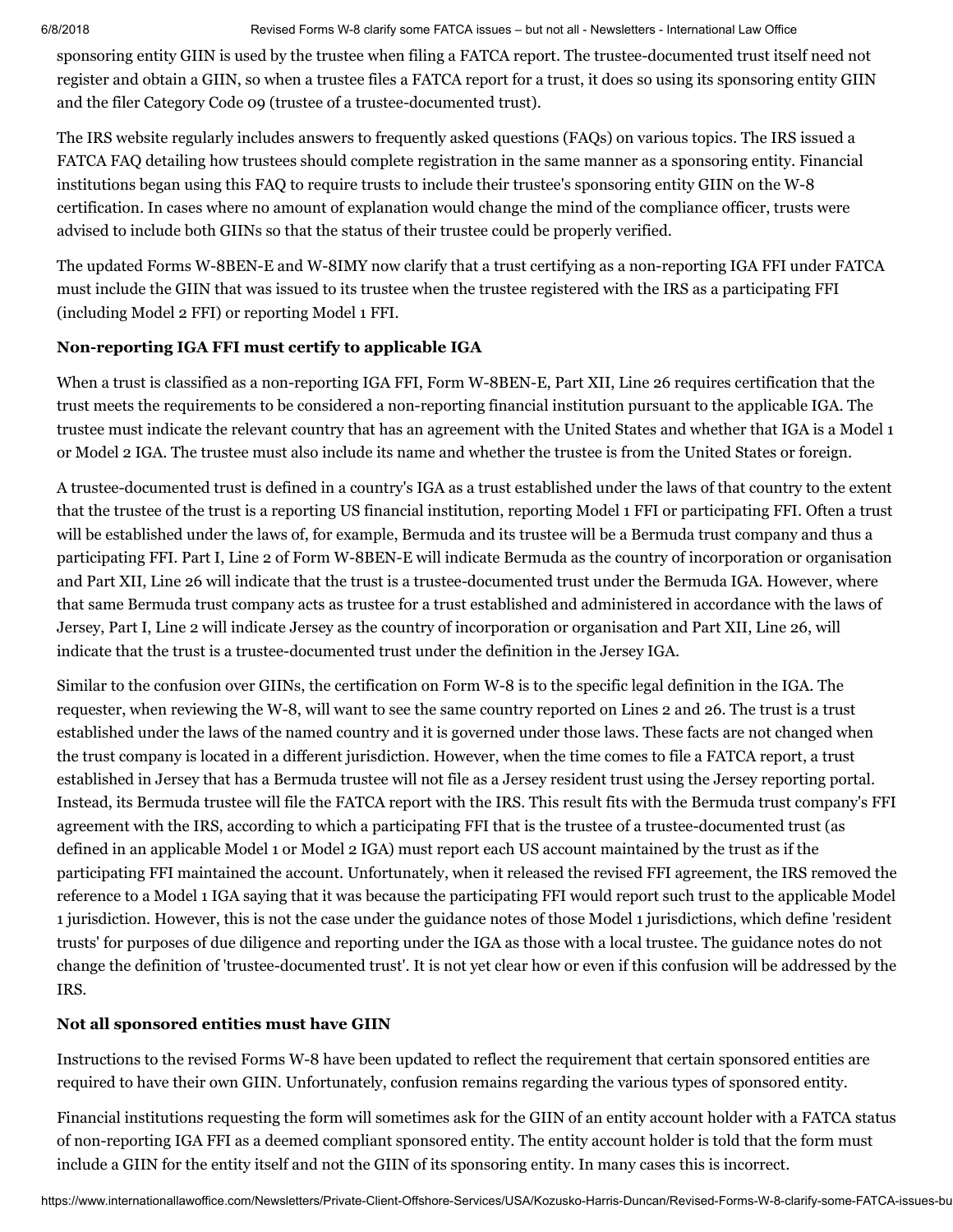#### 6/8/2018 Revised Forms W-8 clarify some FATCA issues – but not all - Newsletters - International Law Office

If a sponsoring entity is required to register the entity it sponsors, that sponsored entity will be issued its own GIIN, best described as a sub-GIIN because its first six characters are the same as the GIIN of its sponsoring entity. That sub-GIIN is then included on the appropriate Form W-8 and can be verified on the IRS FFI List. If the sponsoring entity is not required to register the entity that it sponsors, that sponsored entity has no sub-GIIN and only the GIIN of its sponsoring entity is included on the Form W-8.

In short, one type of entity never has a sub-GIIN, another type sometimes has a sub-GIIN and a third type always has a sub-GIIN:

- A sponsored closely held investment vehicle is never registered by its sponsoring entity.
- A sponsored investment entity established in a jurisdiction with a Model 1 IGA (eg, the British Virgin Islands, the Bahamas, Cayman Islands or Panama) need not be registered until a US reportable account is identified.
- A sponsored investment entity established in a jurisdiction with a Model 2 IGA (eg, Switzerland, Bermuda or Belize) or in a jurisdiction with no IGA so that the FATCA regulations apply, is always registered by its sponsoring entity so that it has a sub-GIIN, the first six characters of which are the same as its sponsor's GIIN.

Sometimes the requester will quote IRS Notice 2015-66 in support of its insistence that the sponsored entity account holder must be registered. That notice never mentions, however, that not all sponsored entities must be registered. The notice describes sponsoring entities that have agreed to perform the due diligence, withholding and reporting obligations of one or more sponsored entities pursuant to Treasury Regulation  $\S 1.1471-5(f)(1)(i)(F)$ . If the sponsored company is established in a jurisdiction with no IGA, such as Belize, then the sponsoring entity is acting in accordance with the FATCA regulations and the company must be registered and have its own sub-GIIN. However, sponsoring entities for companies established in a Model 1 IGA jurisdiction are not performing their duties pursuant to the Treasury regulations – they are performing their duties as sponsoring entities pursuant to the FATCA Model 1 IGA, Annex II.

Annex II of the Model I IGA governs FATCA compliance for entities established under the laws of the Model 1 jurisdictions (unless the entity elects to apply the regulations). Annex II sets out the criteria to be met if an entity wants to be FATCA compliant with a status of sponsored investment entity or sponsored closely held investment vehicle. That criteria specifies that, with regard to sponsored investment entities, the sponsoring entity agrees to register the entity when a US reportable account is identified. Once identified, the sponsoring entity registers the sponsored entity pursuant to applicable registration requirements on the IRS FATCA registration website on or before the date that is 90 days after such US reportable account is first identified. There is no requirement in the IGA for registration before the identification of a US reportable account.

# *Entities owned by trusts classified as financial institutions*

Companies wholly owned by non-US trusts with a FATCA status of non-reporting IGA FFI will not have US reportable accounts. Such companies often have a FATCA status of sponsored investment entity with the trust company trustee acting as the sponsoring entity. These companies maintain investment and other financial accounts. When a bank or brokerage firm requests the sponsored entity's GIIN, the company should explain that it is governed by a Model 1 IGA and is not required to have its own GIIN.

# *Registering certain sponsored investment entities*

Sponsoring entities acting for companies established in jurisdictions without a FATCA IGA or in a jurisdiction with a Model 2 IGA should first confirm that the company is classified as an investment entity and is not properly classified as a sponsored closely held investment vehicle. The sponsor of such an investment entity should then login to its FATCA account (at https://sa.www4.irs.gov/fatca-rup/) using its six digit FATCA ID. Once logged in, the sponsor should follow the links for "Manage Sponsored Entities" on the lower right-hand side, then "Add an individual Sponsored Entity" on the upper left-hand side. The sponsored company's name and jurisdiction is then submitted. The IRS will approve and assign a GIIN (the previously described "sub-GIIN"). It is also possible to upload a file reflecting multiple sponsored entities.

# Requirement to include non-US tax identification number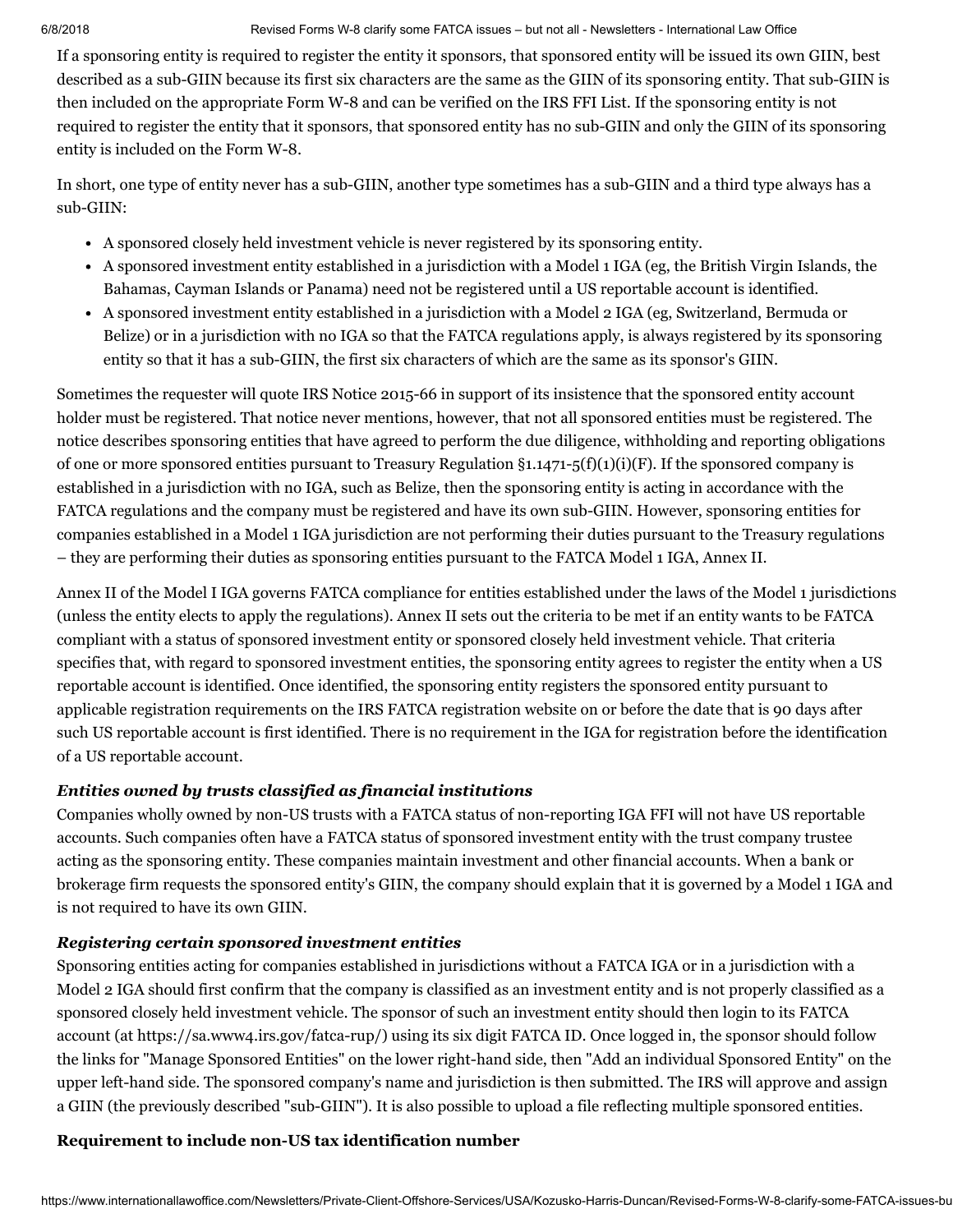#### 6/8/2018 Revised Forms W-8 clarify some FATCA issues – but not all - Newsletters - International Law Office

Non-US persons will begin to receive requests to include on their Form W-8 the tax identification number issued to them by the jurisdiction in which they are tax resident. Forms collected on or after January 1 2018 will be required to include a foreign tax identification number or a reasonable explanation for its absence. This number is, however, only required in certain circumstances. US financial institutions that pay US-source income to non-US account holders are required to remit the 30% withholding tax to the IRS and file Form 1042-S. The IRS agreed in its reciprocal FATCA agreements to provide the partner country with the collected information pertaining to a taxpayer of that other country. By requiring US financial institutions to collect the foreign tax identification number and include it on the Form 1042-S, the IRS will be able to include that identifying information on its report to the partner country. The instructions to Forms W-8BEN-E, W-8IMY and W-8BEN have been revised to require the non-US entity or individual to include a foreign tax identification number if the form is being provided to a US financial institution with regard to an account that pays US-source income reportable on Form 1042-S.

# Which form to use

A non-US trust classified as a grantor trust for US income tax purposes will use Form W-8IMY and provide the necessary tax certification for its grantor. A non-US trust classified as a non-grantor trust for US income tax purposes will use Form W-8BEN-E.

In the case of a non-US company that has not made a US entity classification election to be disregarded for US tax purposes (commonly called a check-the-box election), that company is classified as a corporation for US withholding tax purposes and certifies its FATCA status by using Form W-8BEN-E.

A non-US company with a single owner that is disregarded for US tax purposes will provide the requester with the appropriate Form W-8 or W-9 for its beneficial owner. The company itself can certify its FATCA status using Form W-8BEN-E. On that form, the company's withholding status is shown as a disregarded entity and the appropriate box ticked for its FATCA status. The instructions specifically provide that Form W-8BEN-E may be used by a disregarded entity to document its FATCA status when requested by a financial institution where the entity has an account.

# <span id="page-3-0"></span>Comment

The Forms W-8 have been revised three times since the introduction of FATCA and are eight pages long. Confusion abounds on how they should be completed. Financial institutions regularly ask for account holders to re-certify their FATCA status. Generally, a Form W-8 is valid from the date signed until the last day of the third succeeding calendar year. In certain circumstances, a Form W-8 will have an indefinite validity period, unless there has been a change in circumstances. Regardless, the individual authorised to sign the form on behalf of the entity agrees to submit a new form within 30 days if any certification on the form becomes incorrect. Further, if the financial institution wants an updated form, then one will have to be provided or the entity risks account closure.

For further information on this topic please contact Jennie [Cherry](http://www.internationallawoffice.com/directory/biography.aspx?r=36050) at Kozusko Harris Duncan's New York office by telephone (+1 212 980 0010) or email ([jcherry@kozlaw.com](mailto:jcherry@kozlaw.com?subject=Article%20on%20ILO)). Alternatively, contact [George](http://www.internationallawoffice.com/directory/Biography.aspx?g=933547e5-d028-4f2c-a296-1b010d9ee953) N Harris Jr at Kozusko Harris Duncan's Washington DC office by telephone (+1 202 457 7200) or email [\(gharris@kozlaw.com](mailto:gharris@kozlaw.com?subject=Article%20on%20ILO)). The Kozusko *Harris Duncan website can be accessed at [www.kozlaw.com.](http://www.kozlaw.com/)*

Copyright in the original article resides with the named contributor.

The materials contained on this website are for general information purposes only and are subject to the [disclaimer.](https://www.internationallawoffice.com/Information/Disclaimer)

ILO is a premium online legal update service for major companies and law firms worldwide. In-house corporate counsel and other users of legal services, as well as law firm partners, qualify for a free subscription.